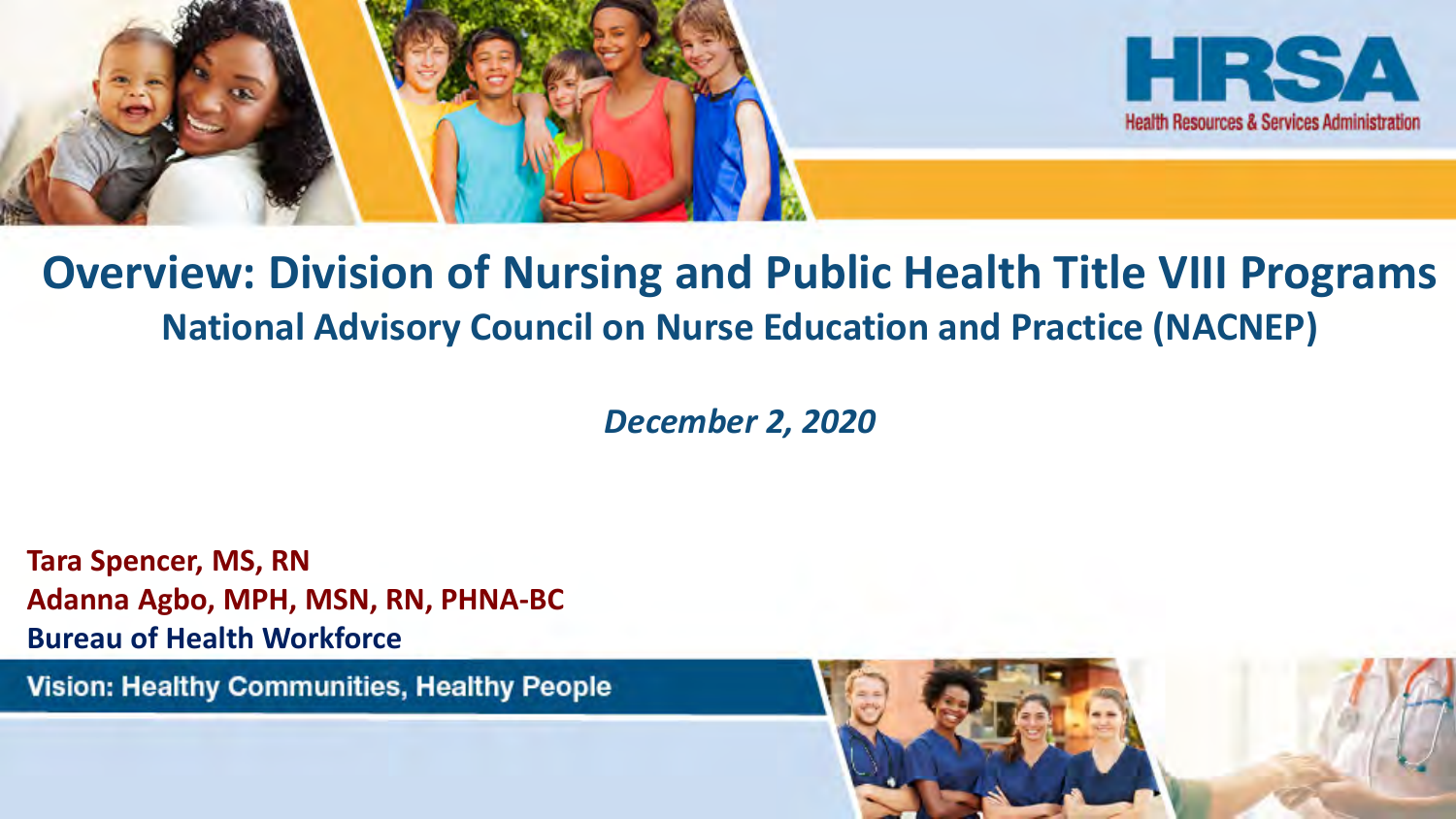### Division of Nursing and Public Health (DNPH)

**DNPH administers and provides oversight of nursing, behavioral and public health workforce development programs Awardees** 





### **IMPACT**

- **Expanded academic-practice-community partnerships**
- **Enhancements to curriculum and clinical training**
- **Faculty development and other continuing education opportunities**



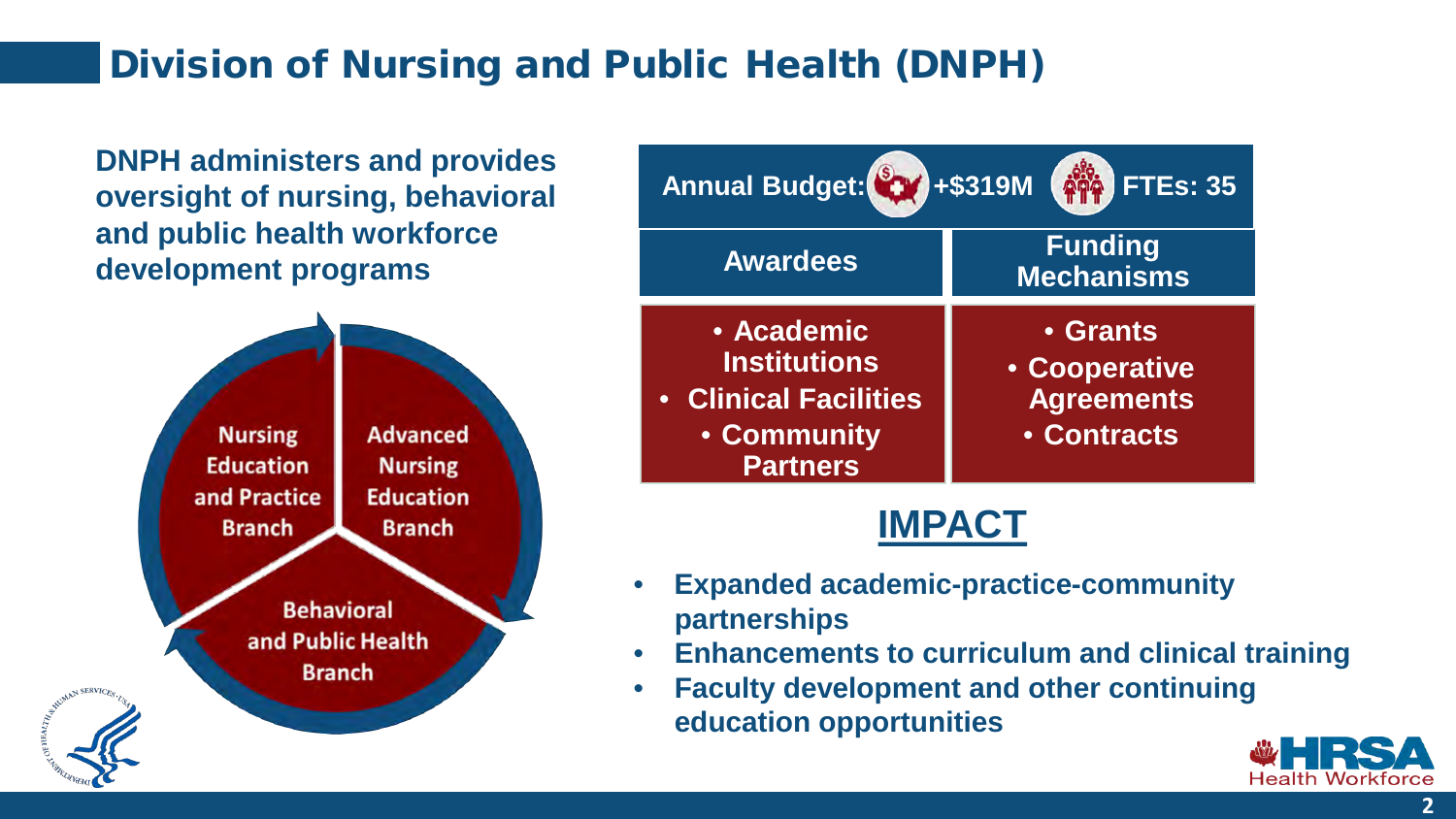## General Provisions of Title VIII

#### **Funding uses:**

Training program development and support, faculty development, model demonstrations, trainee support, technical assistance, workforce analysis, and dissemination of information.

### **Eligible Entities:**

Schools of nursing, nursing centers, academic health centers, State or local governments, and other public or private non-profit entities approved by **Secretary** 

#### **Funding Preferences:**

Substantially benefit rural or underserved populations, or help meet public health nursing needs in State or local health departments



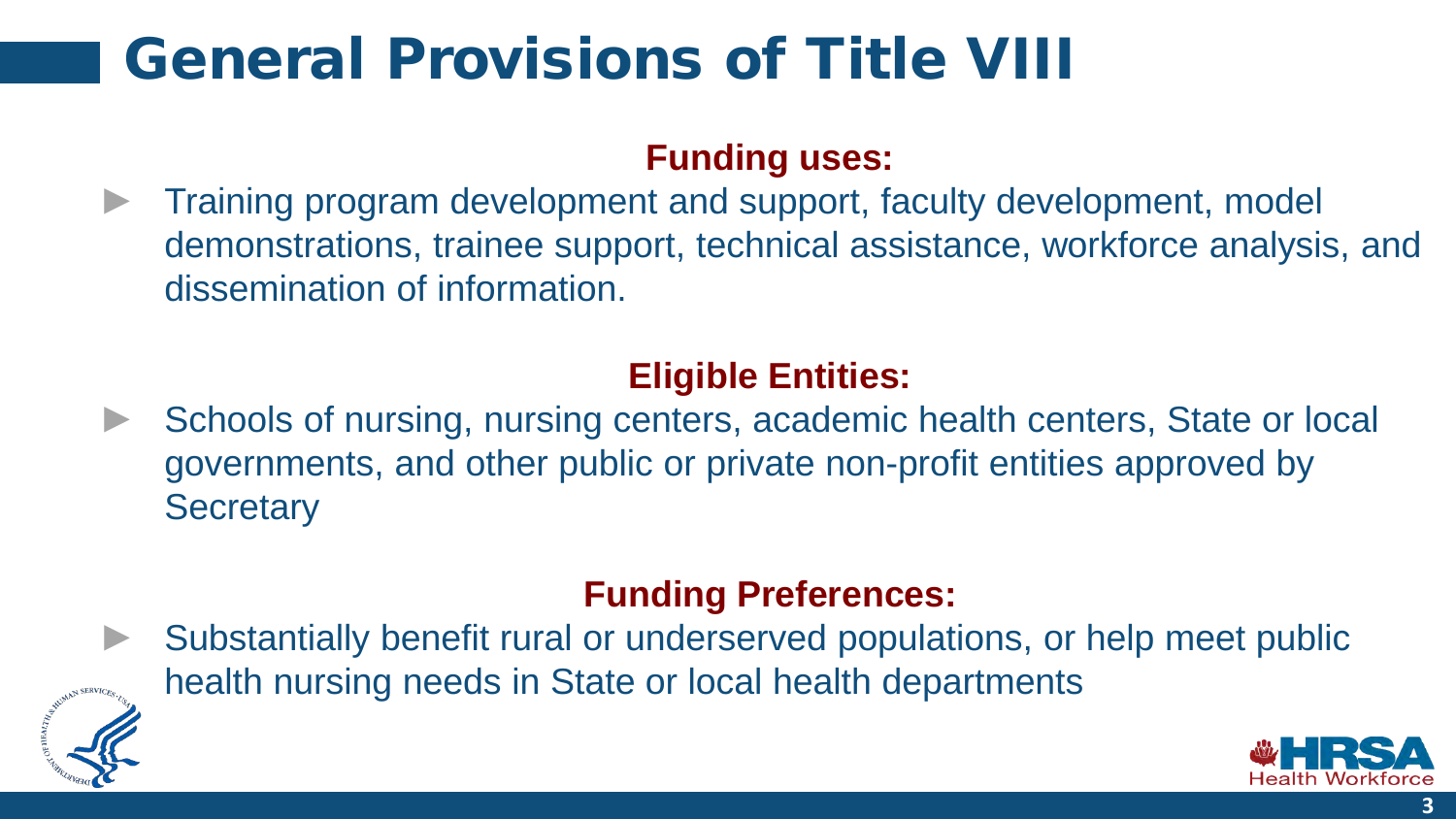## Section 811: Advanced Nursing Education

| <b>Statute Purpose</b>                                                               | <b>Nursing Pathways</b><br><b>Supported</b>                                                                                          | <b>Programs</b>                                                                                                                                                                              |
|--------------------------------------------------------------------------------------|--------------------------------------------------------------------------------------------------------------------------------------|----------------------------------------------------------------------------------------------------------------------------------------------------------------------------------------------|
| Support the<br>enhancement of nursing<br>education and practice                      | <b>Advanced Education</b><br>$\bullet$<br><b>Nurse Workforce</b><br><b>Nurse Practitioner</b><br><b>Nurse Midwifery</b><br>$\bullet$ | <b>Advanced Nursing Education (ANE):</b><br>Workforce (ANEW)<br>$\bullet$<br><b>Nurse Practitioner Residency</b><br>$\bullet$<br>(NPR)<br><b>Sexual Assault Nurse Examiners</b><br>$\bullet$ |
| Provide traineeships for<br>individuals in advanced<br>nursing education<br>programs | <b>Nurse Anesthesia</b><br><b>Traineeships</b><br><b>Other Educational</b><br>$\bullet$<br>Programs                                  | (SANE)<br><b>Nurse Practitioner Residency</b><br>$\bullet$<br>Integration (NPRIP)<br><b>Nurse Anesthetist Traineeship (NAT)</b>                                                              |



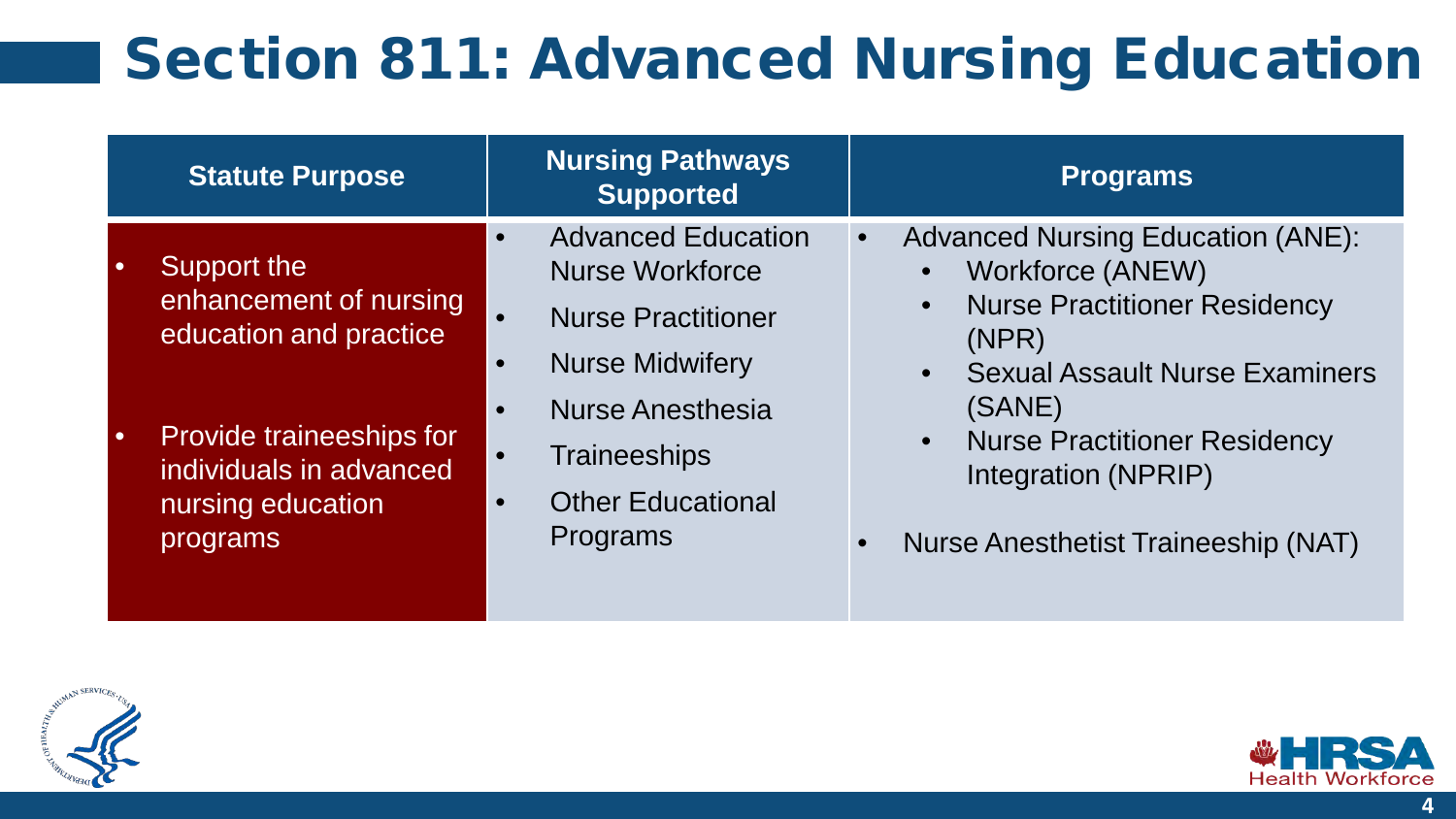## Section 821: Nursing Workforce Diversity

| <b>Statute Purpose</b>                                                                                                                                                                  | <b>Activities Supported</b>                                                                                                                                                                                                                                        | <b>Programs</b>                                                                                                                                                                            |
|-----------------------------------------------------------------------------------------------------------------------------------------------------------------------------------------|--------------------------------------------------------------------------------------------------------------------------------------------------------------------------------------------------------------------------------------------------------------------|--------------------------------------------------------------------------------------------------------------------------------------------------------------------------------------------|
| Increase nursing education<br>opportunities for individuals from<br>disadvantaged backgrounds<br>(including racial and ethnic<br>minorities underrepresented<br>among registered nurses | Student scholarships or stipends for:<br>Diploma or associate degree<br>nurses to enter bridge or degree<br>completion program<br>Accelerated nursing degree<br>programs<br>Pre-entry preparation<br>Advanced education preparation<br><b>Retention activities</b> | <b>Nursing</b><br>$\bullet$<br>Workforce<br><b>Diversity</b><br>Program (NWD)<br><b>Nursing</b><br>$\bullet$<br>Workforce<br>Diversity-<br>Eldercare<br>Enhancement<br>Program (NWD-<br>E2 |



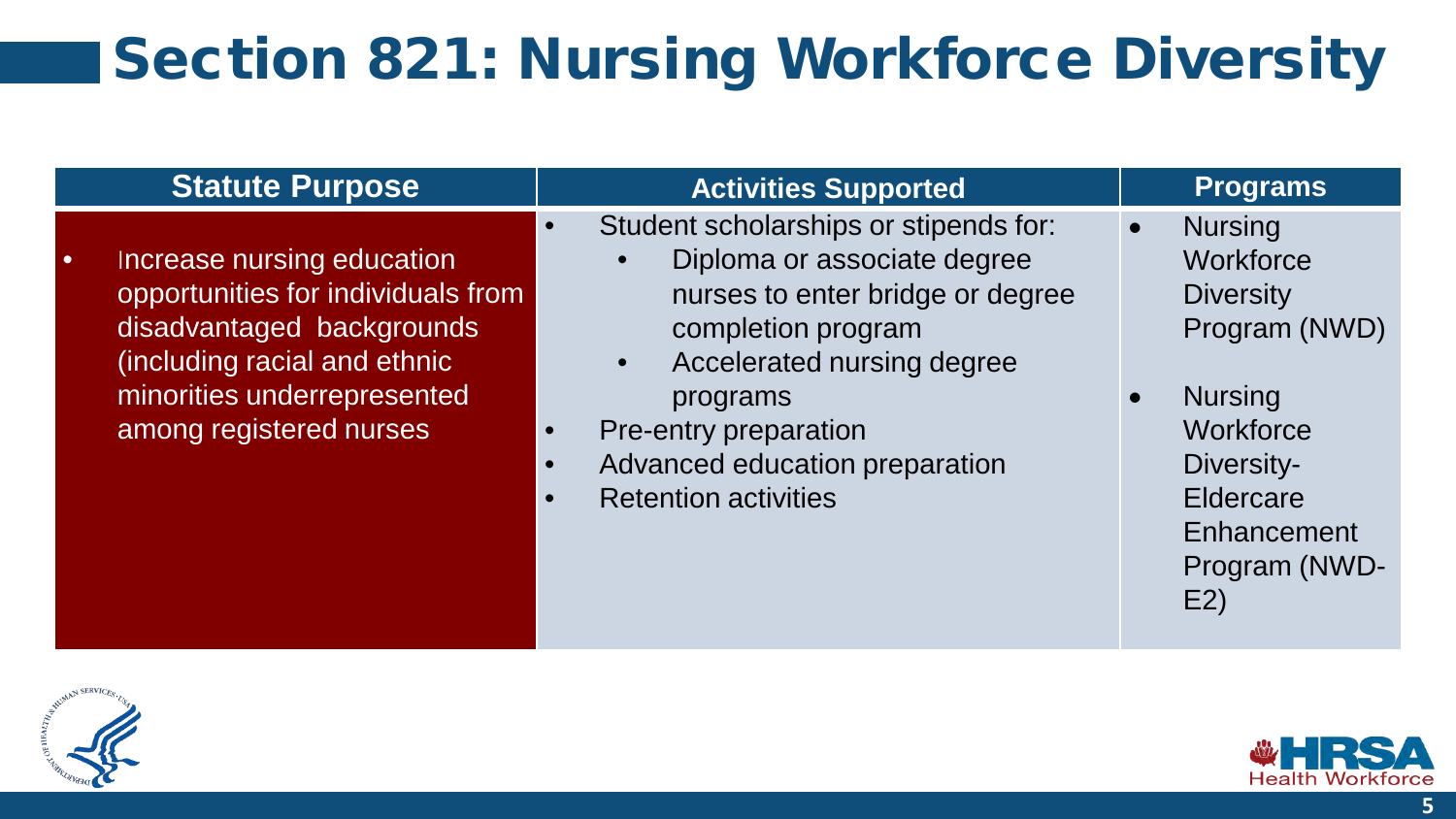## Section 831: Nurse Education, Practice, Quality and Retention

| <b>Statute Purpose</b>                                                                                 | <b>Activities Supported</b>                                                                                                                                                                                                                                                                                                                                                                          | <b>Programs</b>                                                                                                                                                                                                                                                                                                                                                                               |
|--------------------------------------------------------------------------------------------------------|------------------------------------------------------------------------------------------------------------------------------------------------------------------------------------------------------------------------------------------------------------------------------------------------------------------------------------------------------------------------------------------------------|-----------------------------------------------------------------------------------------------------------------------------------------------------------------------------------------------------------------------------------------------------------------------------------------------------------------------------------------------------------------------------------------------|
| Three priorities:<br><b>Education</b><br><b>Practice</b><br>$\bullet$<br><b>Retention</b><br>$\bullet$ | Expand enrollment in baccalaureate<br>$\bullet$<br>programs<br>Provide education in new<br>$\bullet$<br>technologies<br>Establish or expand nursing practice<br>$\bullet$<br>arrangements<br>Providing coordinated care<br>$\bullet$<br>Developing cultural competencies<br>$\bullet$<br>Promoting advancement for nursing<br>$\bullet$<br>personnel<br>Enhancing patient care delivery<br>$\bullet$ | Nurse Education, Practice,<br>Quality, and Retention (NEPQR)<br><b>Registered Nurses in</b><br><b>Primary Care (RNPC)</b><br>Training<br>Interprofessional<br>$\bullet$<br><b>Collaborative Practice:</b><br><b>Behavioral Health</b><br>Integration (IPCP-BHI)<br><b>Veteran Nurses in Primary</b><br>$\bullet$<br>Care (VNPC)<br><b>Simulation Education</b><br>$\bullet$<br>Training (SET) |



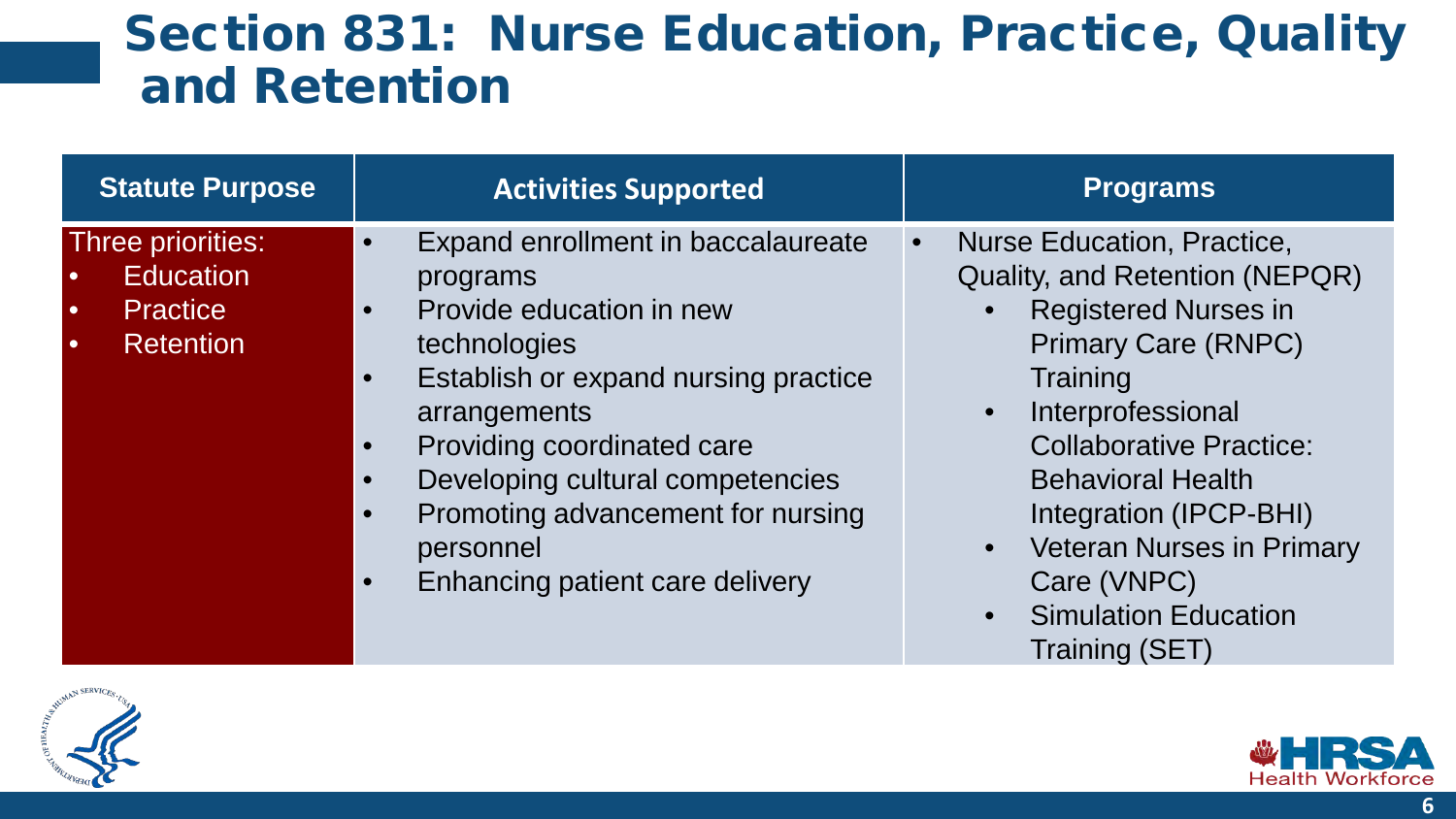## Section 846A: Nursing Faculty Loan Program

| <b>Statute Purpose</b>                                                                                                     | <b>Activities Supported</b>                                                                                                                                                                                   | <b>Programs</b>                                |
|----------------------------------------------------------------------------------------------------------------------------|---------------------------------------------------------------------------------------------------------------------------------------------------------------------------------------------------------------|------------------------------------------------|
| <b>Establish and operate a</b><br>$\bullet$<br>student loan fund to increase<br>the number of qualified nursing<br>faculty | Interest-bearing NFLP loan fund<br>that is used to prepare advanced<br>practice nurses to become nursing<br>faculty.<br>Graduates receive 85% loan<br>cancelation for 4 years of service as<br>nurse faculty. | <b>Nurse Faculty</b><br>Loan Program<br>(NFLP) |



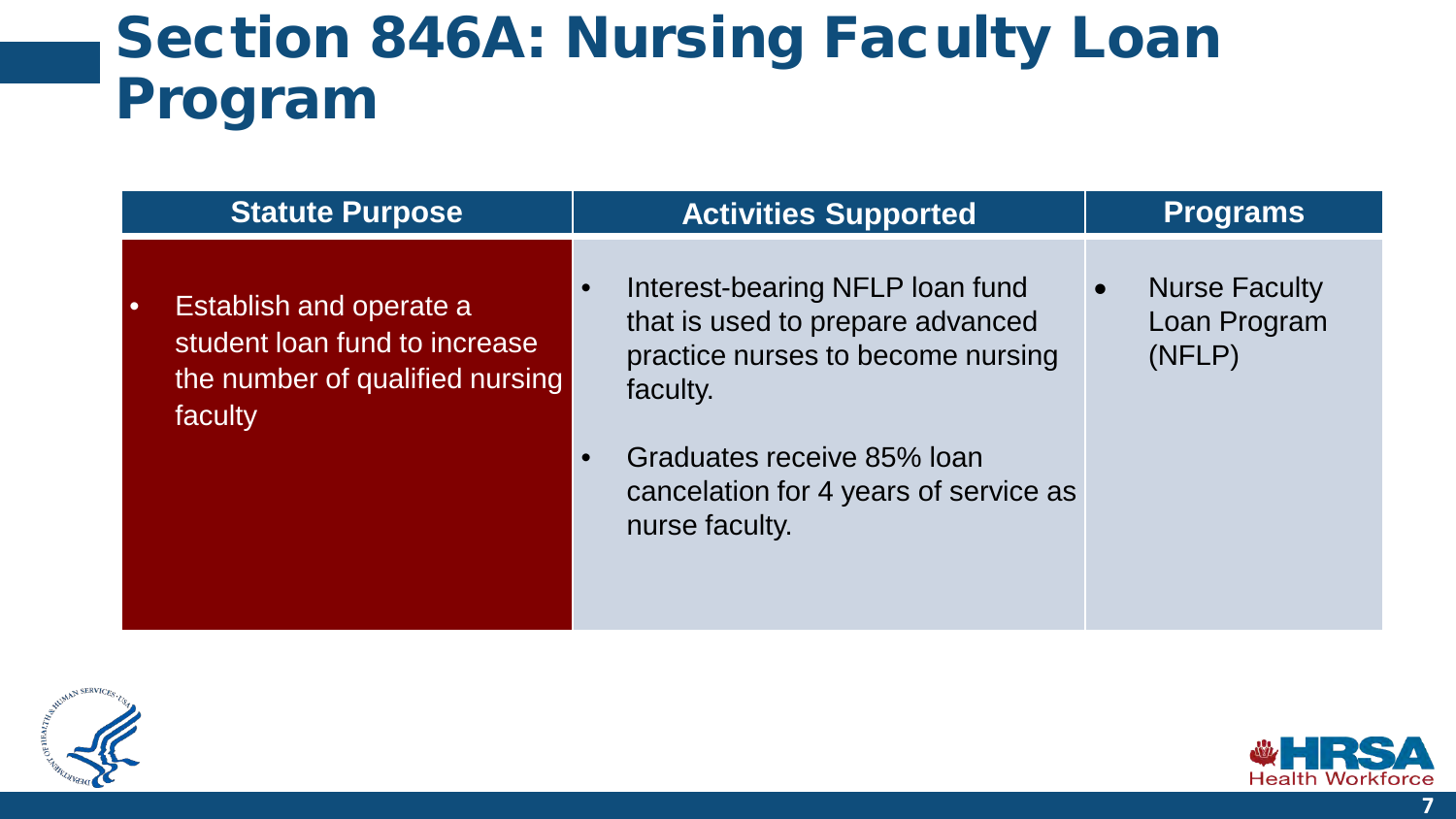## NACNEP's Role



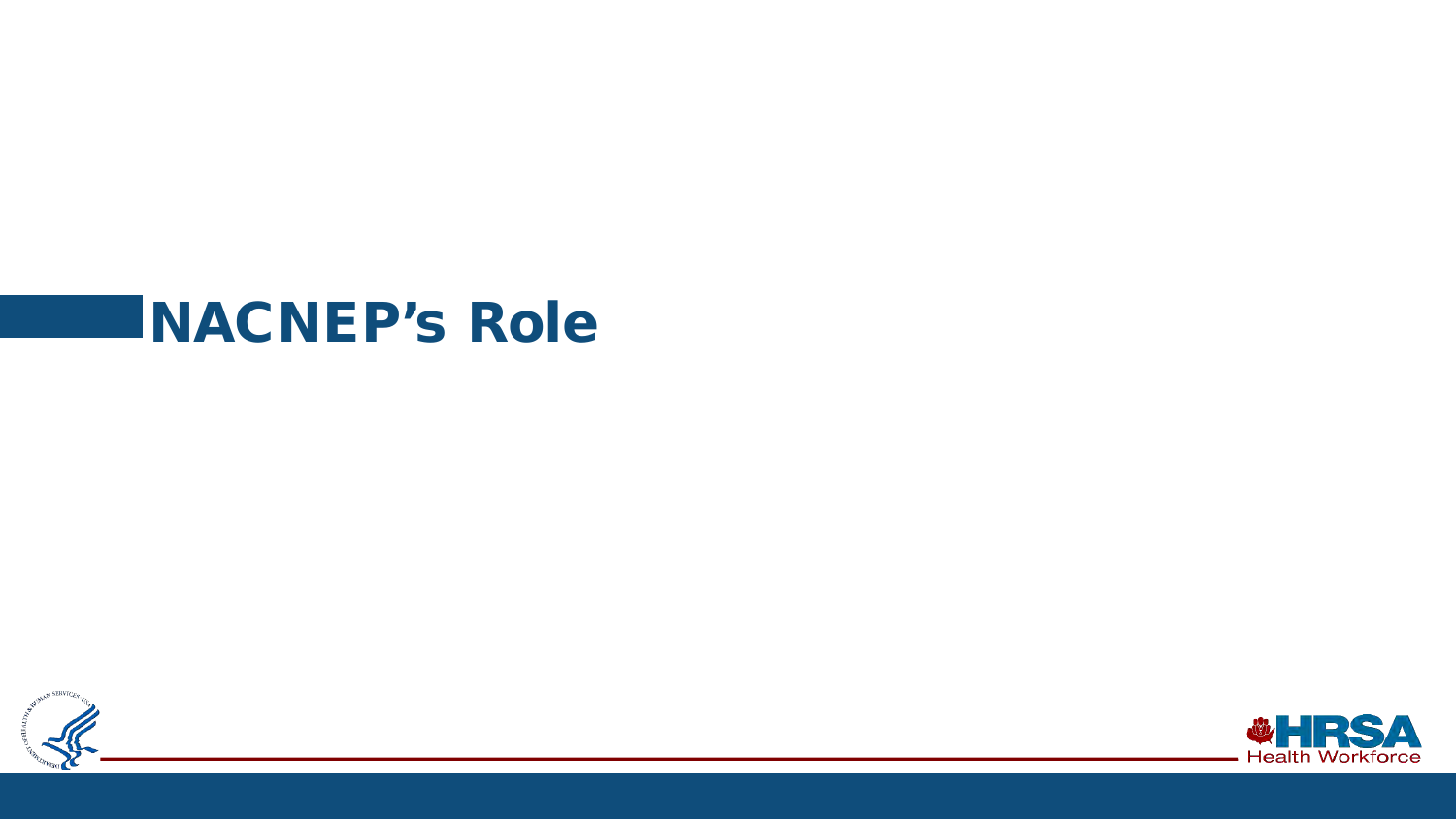## Considerations for Programmatic Implementation





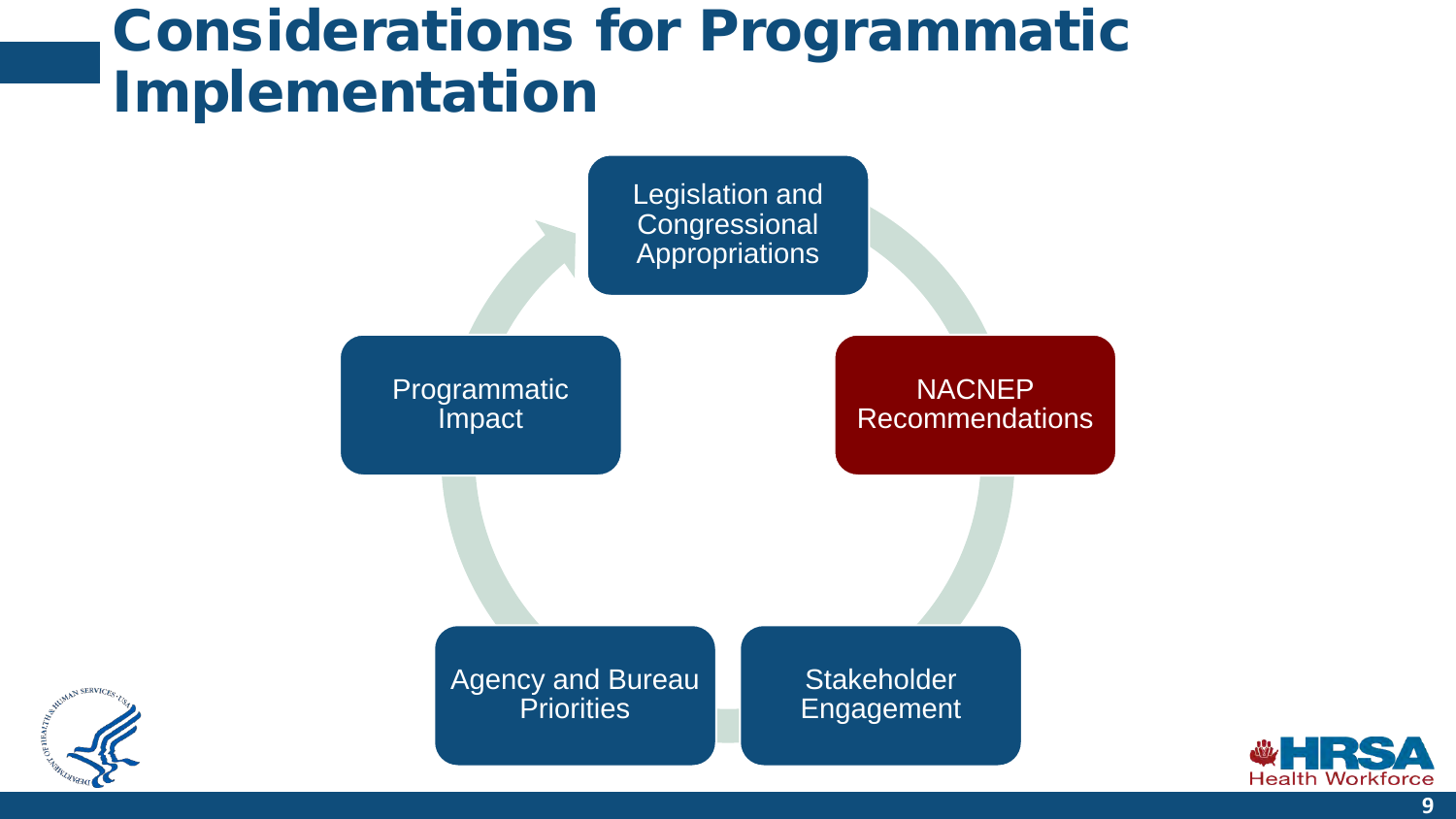#### 9th Report: The Impact of the Nursing Faculty Shortage on Nursing Education and Practice

Nursing Program Infrastructure to support faculty development, workload adjustments, mentorship, certification, scholarships, and loan forgiveness

Advanced Nursing Education , Advanced Nursing Education Workforce Nurse Faculty Loan Program, NURSE **Corps** 

Provide Individual faculty fellowships for baccalaureate and masters prepared nurses to fast track doctoral education and assume faculty positions

Nurse Faculty Loan Program | Nursing Workforce Diversity

Fund sustainable demonstration projects that develop collaborations between clinical setting and academic institutions to increase the supply and diversity of faculty

Nursing Workforce Diversity

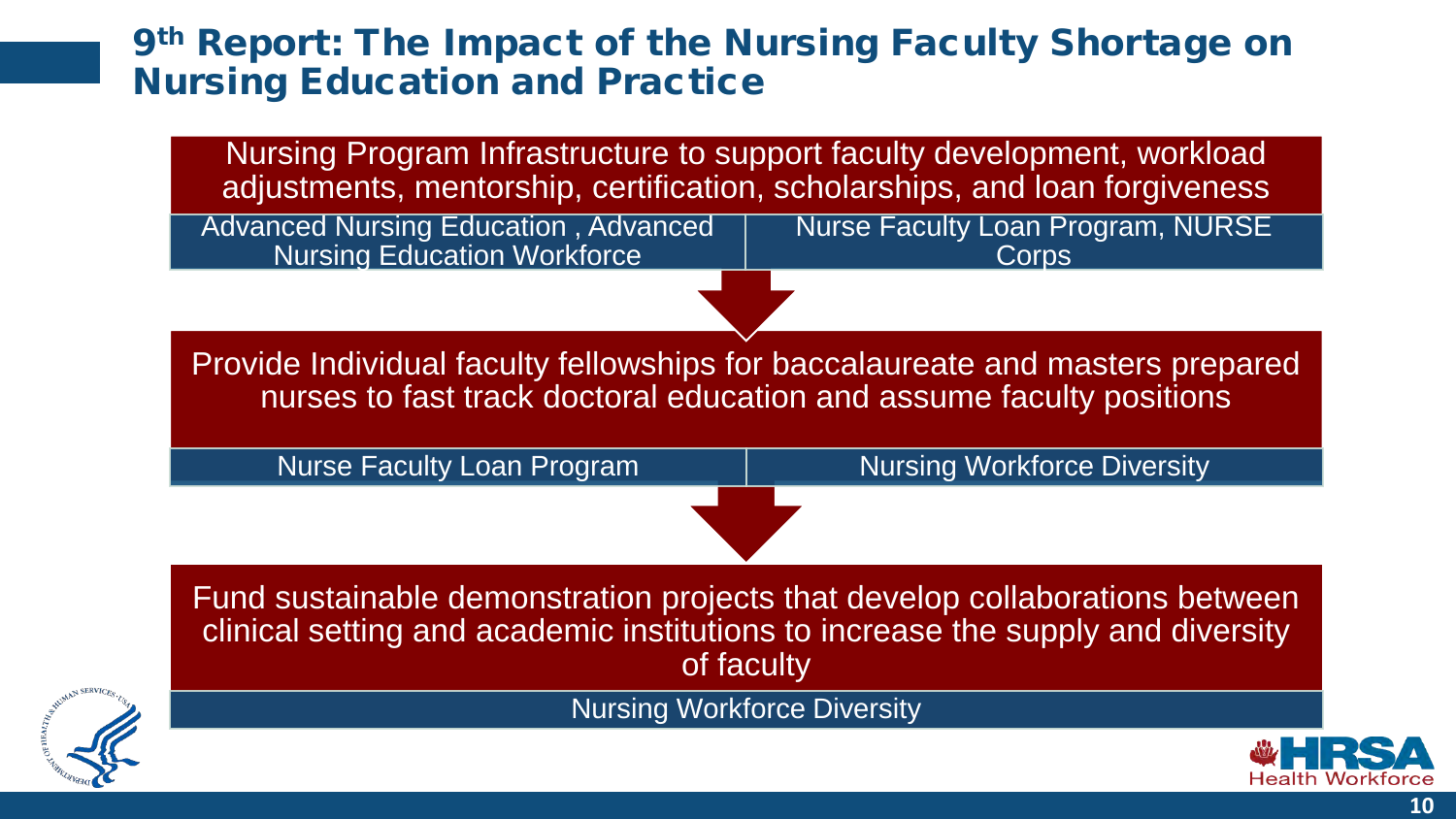### 10<sup>th</sup> Report: The Role of Nurses In Primary Care

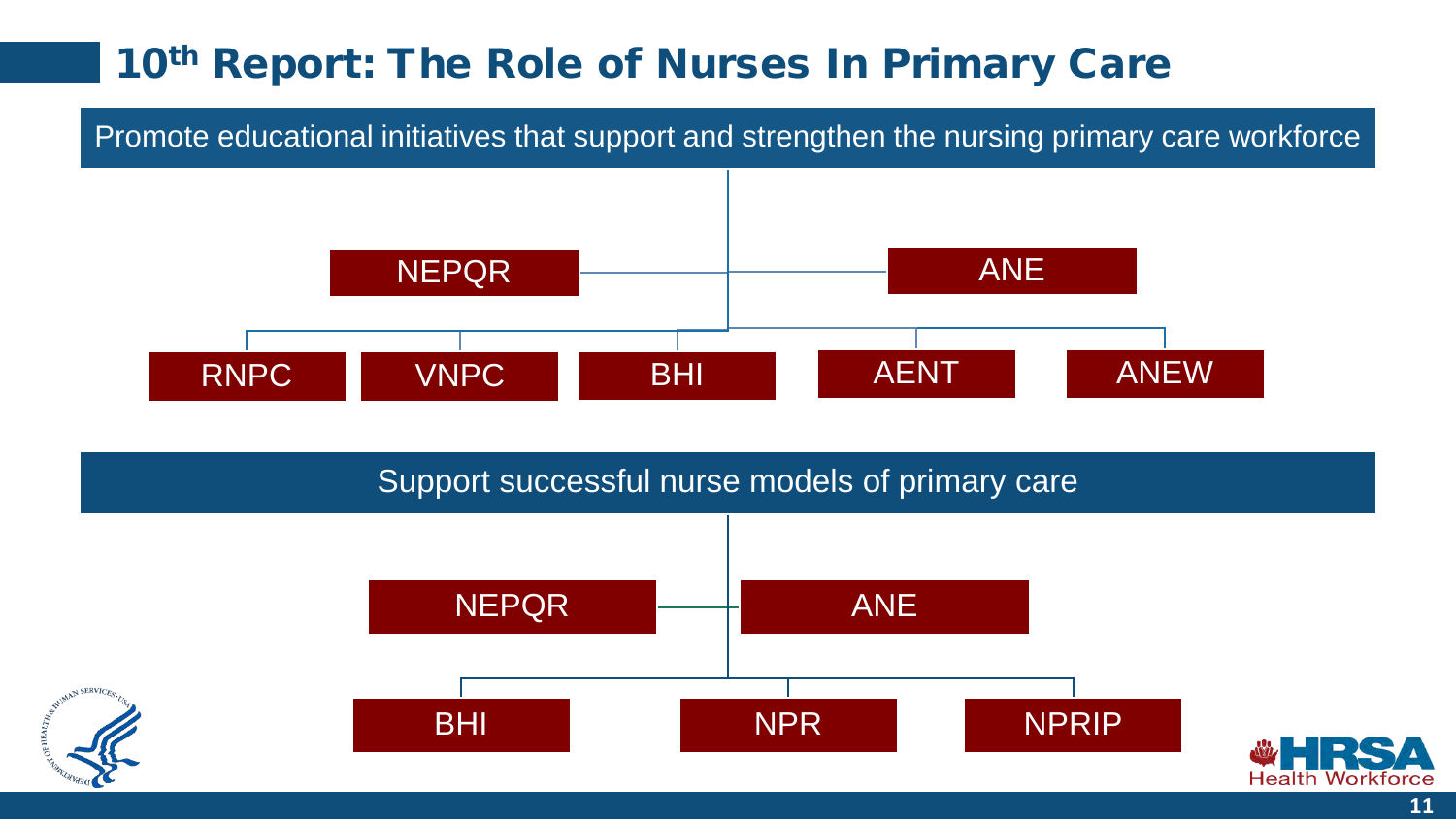### 11<sup>th</sup> Report: Achieving Health Equity through Nursing Workforce Diversity





**12**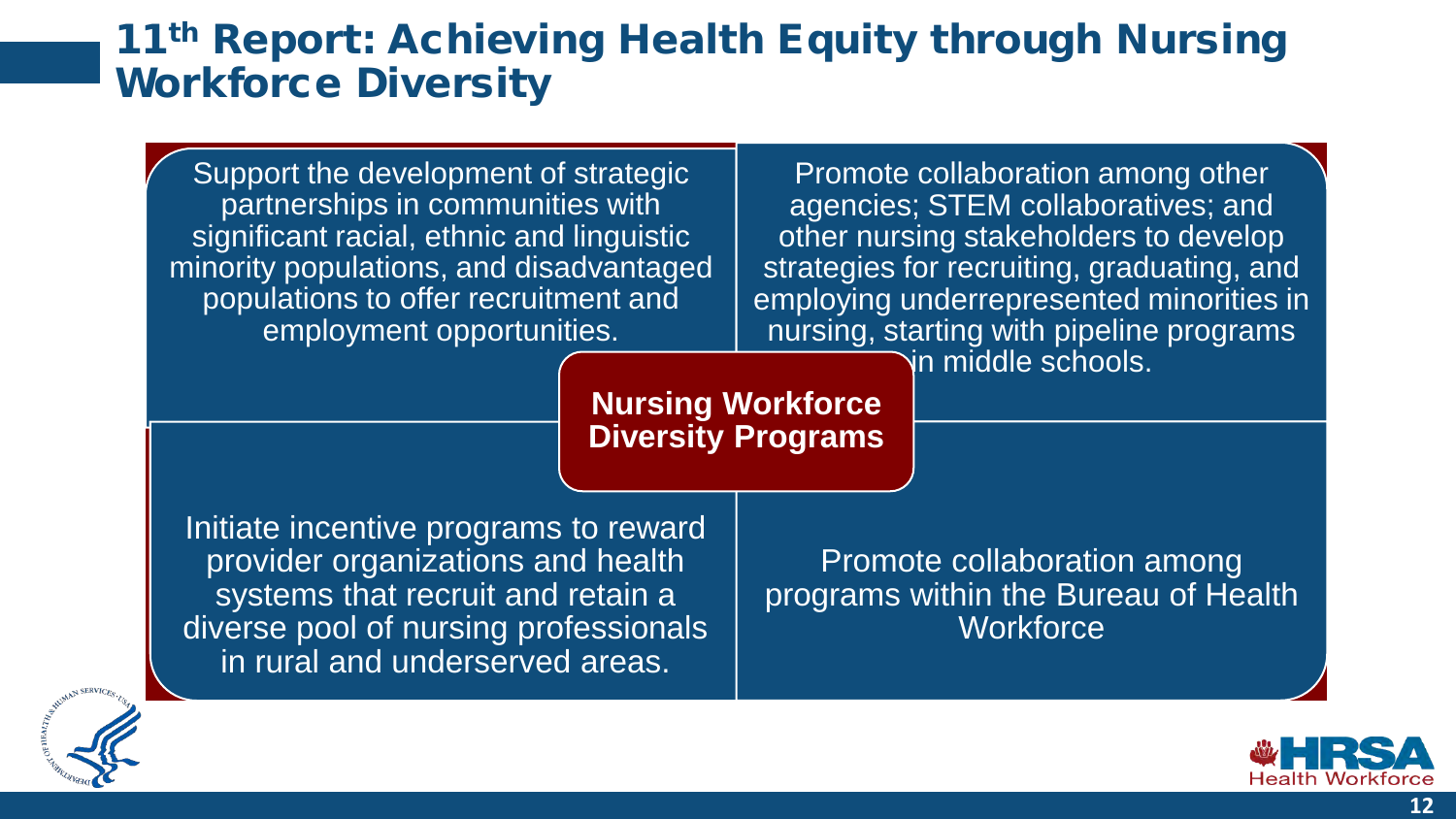#### 12<sup>th</sup> Report: Public Health Nursing: Key to Our Nation's **Health**

Create a public health nursing training grant program to educate and train the next generation of public health nurses

Incentivize states to recognize and promote the value of public health nurses and advanced public health

nursing training Ensure adequate provision for public health nurses prepared at the baccalaureate level for entry into public health nursing practice

Increase the resources and opportunities aimed at the education, training, and workforce development of public health nurses

NEPQR: RNPC, VNPC and **SET** 

Provide additional pathways and opportunities for nurses working in public health that will result in more comprehensive training and education



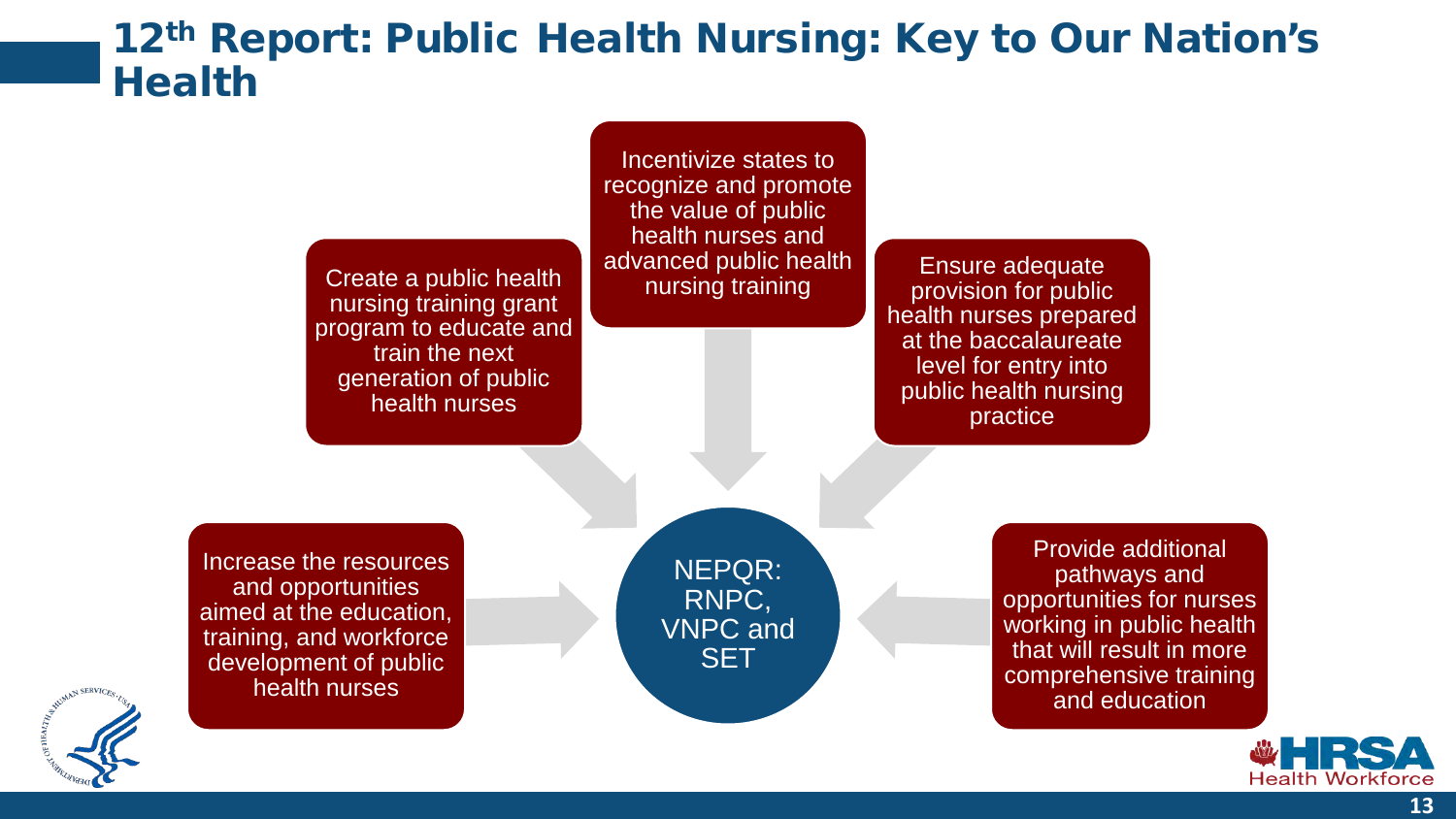#### 13<sup>th</sup> Report: Incorporating Interprofessional Education and Practice into Nursing

Increase Title VIII funding for interprofessional education and practice and expand current sources and existing funding categories to promote new models of healthcare to improve population health and value

• **BHI, RNPC, ANE-NPR, ANE-NPRIP, ANE-SANE**

Fund joint demonstration projects between academia and practice to include community based and rural settings that develop innovative models of clinical education to prepare health professionals for team-based care

• **ANEW, ANE, RNPC, BHI, IPCP, ANE-NPR, ANE-NPRIP, ANE-SANE** 

Explore and develop new models of interprofessional clinical practice to achieve key health care goals of better care, improved health outcomes, and lower cost.



• **IPCP, BHI, ANE-NPR, ANE-NPRIP, ANE-SANE** 

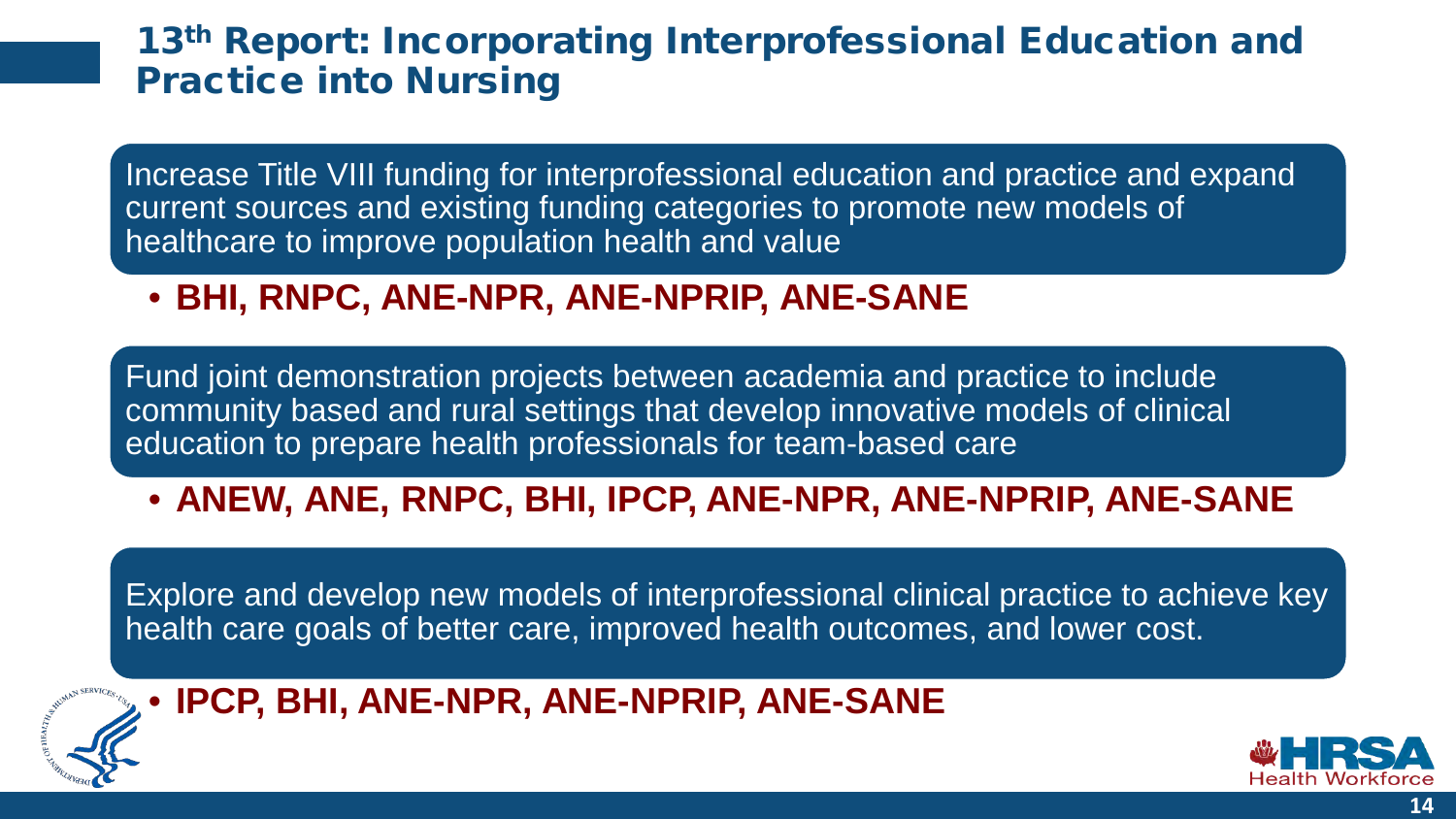### 14<sup>th</sup> Report: Preparing Nurses for New Roles in Population Health Management

Better coordinate undergraduate nursing student training programs to reduce administrative burdens on schools and clinical sites and expand access to a wider variety of clinical sites

RNPC, VNPC, ANE

Develop more public health infrastructure in rural, frontier, inner city and other underserved areas including improving access to HIT, telehealth

SET, RNPC, VNPC, ANEW, ANE-NPR, ANE-NPRIP

Funding opportunities that include expanding population health clinical learning opportunities, curricular innovations that integrate population health, training to better prepare faculty to teach population health management

RNPC, VNPC, ANEW, ANE-NPR, ANE-NPRIP, ANE

Providing access to educational grants for nursing students from underrepresented or minority backgrounds and/or for minority serving schools or nursing and address complex health needs of an increasingly diverse US population

NWD, NWD-E2



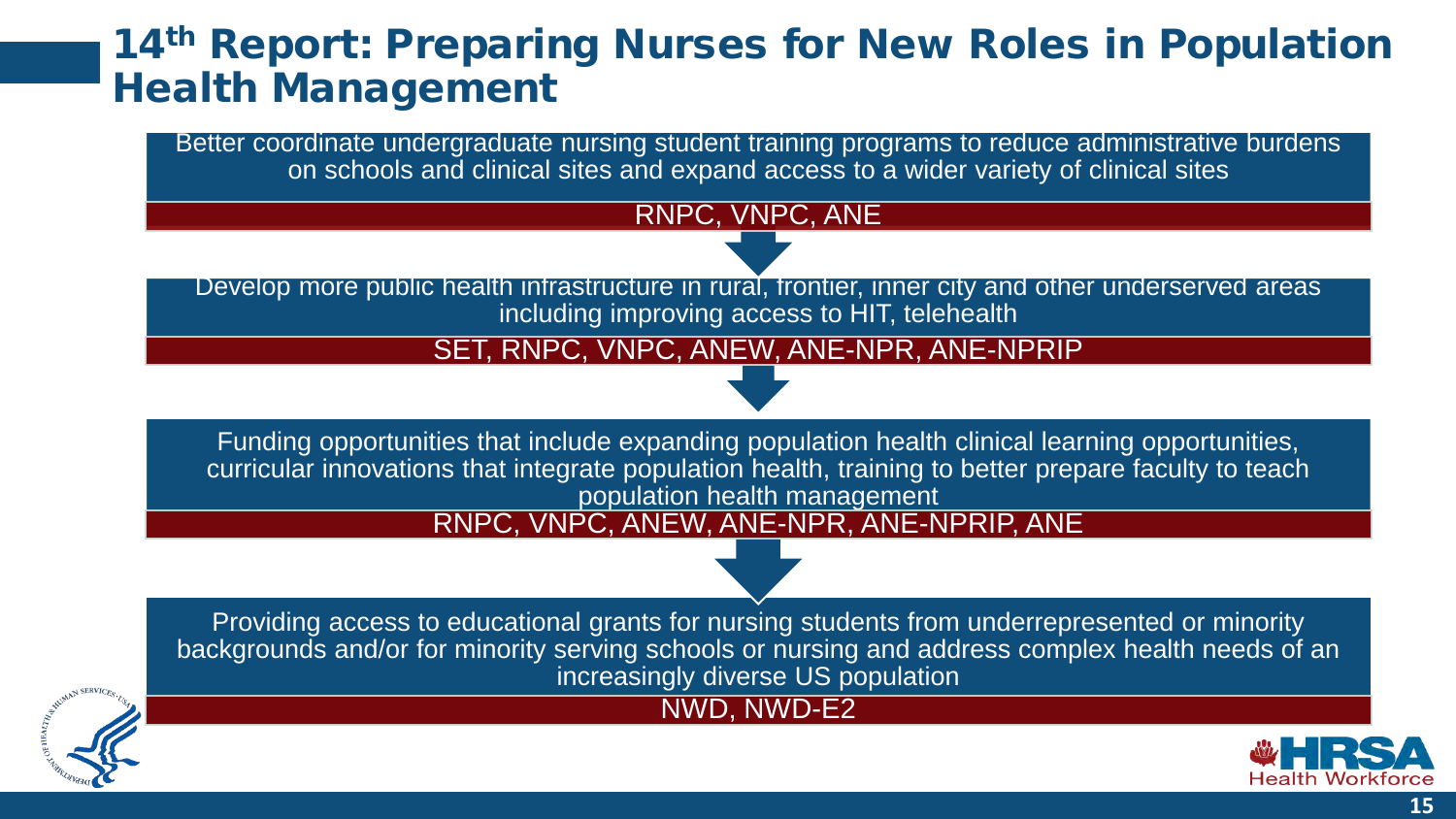#### 15th Report: Promoting Nursing Leadership in the Transition to Value-Based Care

| Promote value-based care through funding of<br>demonstration projects that study costs, access,<br>and quality outcomes of nurse-led interdisciplinary<br>teams                                                                                   | • NEPQR:BHI, IPCP                  |
|---------------------------------------------------------------------------------------------------------------------------------------------------------------------------------------------------------------------------------------------------|------------------------------------|
|                                                                                                                                                                                                                                                   |                                    |
| Promote value based care through partnerships<br>between community health centers and academia<br>where APRNs do not have full practice<br>authoritycollecting data showing identified<br>benefits and outcomes                                   | <b>• ANE-NPR</b><br>· ANE-NPRIP    |
|                                                                                                                                                                                                                                                   |                                    |
| Academic and practice initiatives that advance<br>development of undergraduate and graduate nurse<br>competencies associated with improved population<br>health outcomes                                                                          | • NEPQR:BPCS, RNPC, VNPC<br>• ANEW |
|                                                                                                                                                                                                                                                   |                                    |
| Advance value-based care through funding of<br>educational and training initiatives in areas of<br>population health, data analytics informatics and<br>connected care (tele-health) to address the needs<br>of rural and underserved communities | • NEPQR:RNPC, VNPC, BHI            |
|                                                                                                                                                                                                                                                   |                                    |
|                                                                                                                                                                                                                                                   |                                    |



Health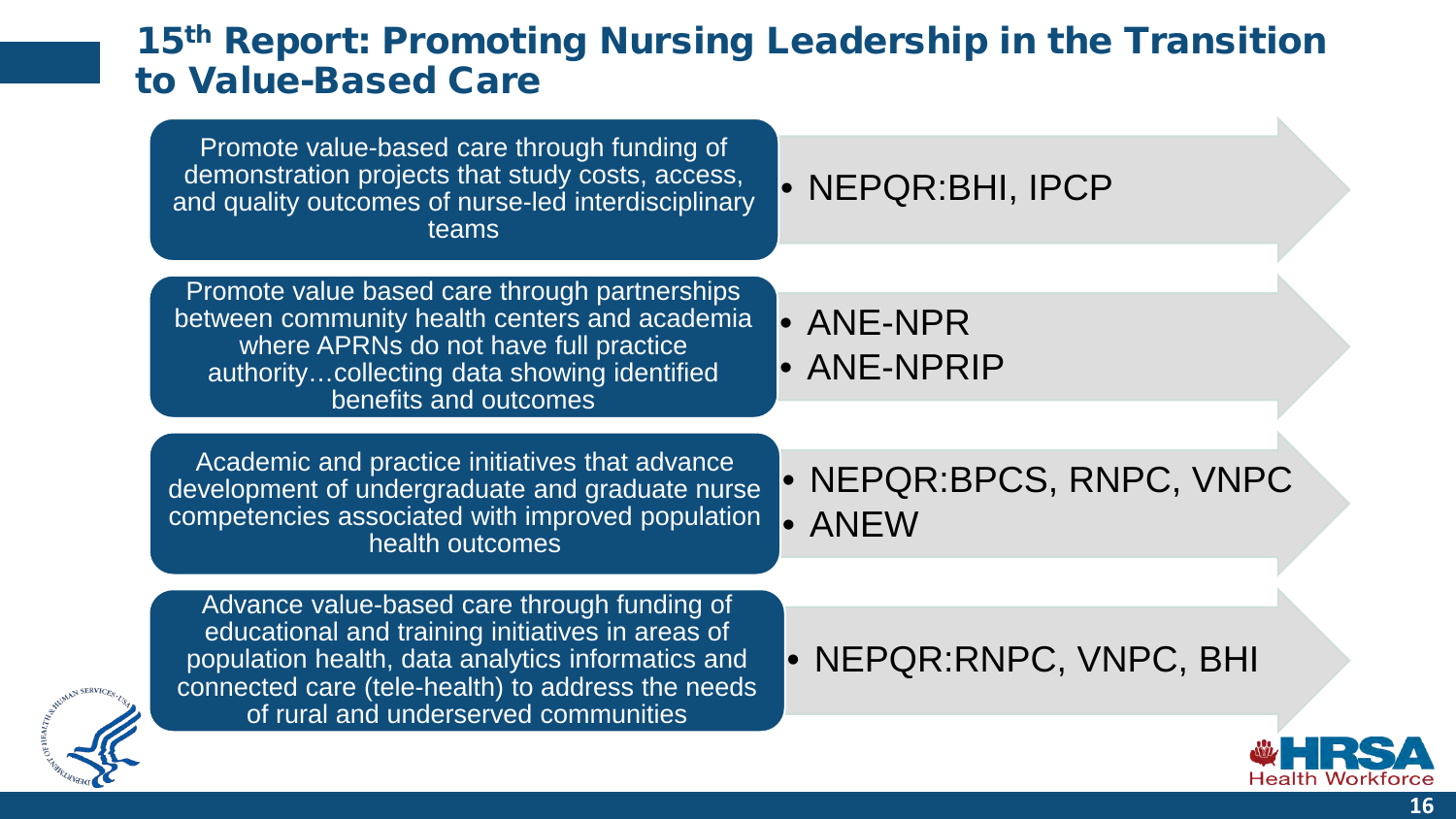#### 16<sup>th</sup> Report: Integration of Social Determinants of Health in Nursing Education, Practice and Research

Fund/support academic-community organization partnerships to establish clinical placements and service learning opportunities for nursing students that provide a range of practice experiences with emphasis on addressing the social determinants of health with nurse-led interprofessional teams

Fund demonstration projects related to residency programs for advanced practice registered nurses that emphasize strategies to address the social determinants of health among vulnerable populations in rural and underserved communities

Research/demonstration projects that implement innovative strategies for the integration of the social determinants of health in curricula for nursing students that include faculty development, effective delivery models, and identification of best practices





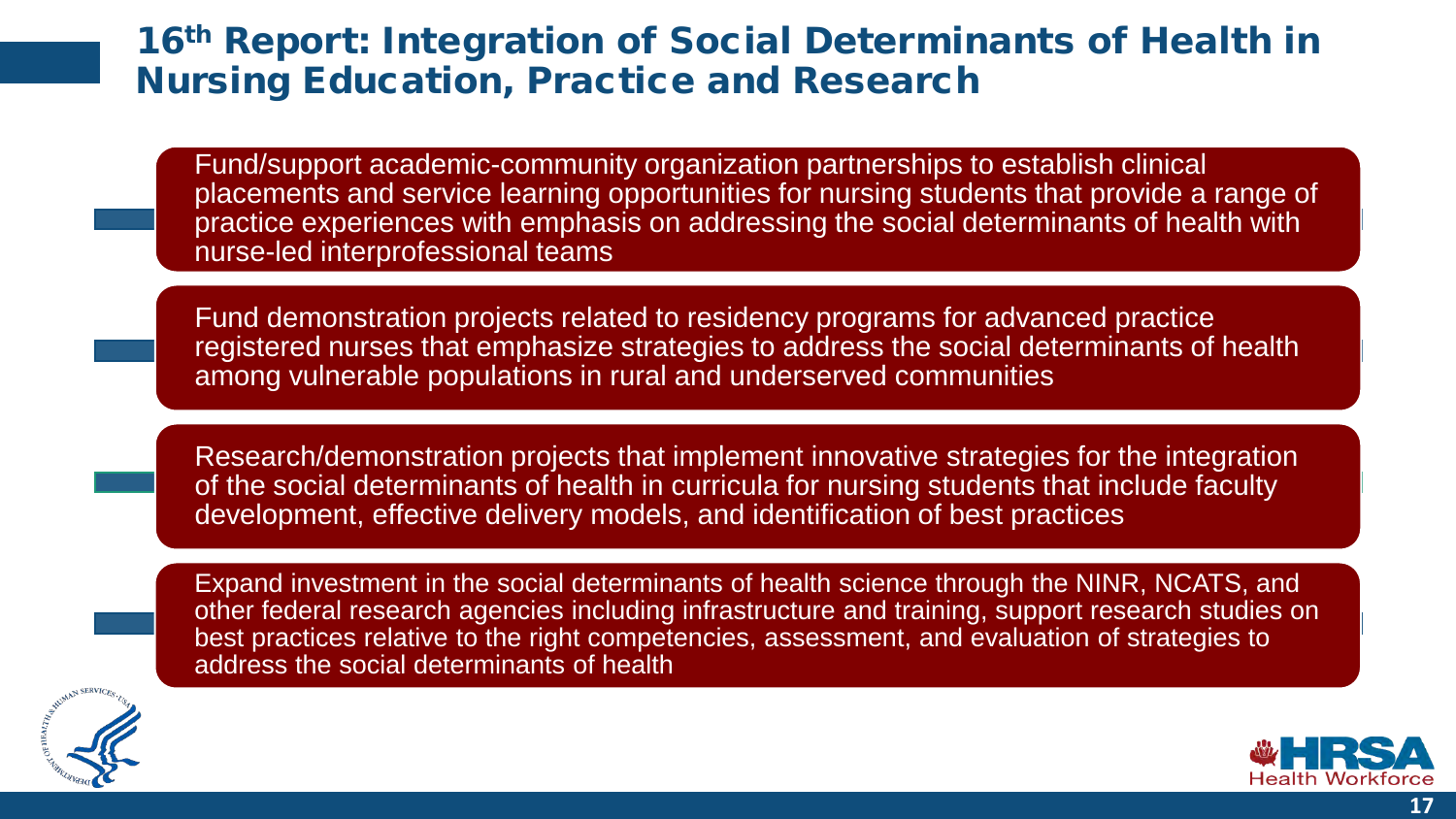#### Themes

- ►**Nurses Role in Primary Care**
- ►**Diversity**
- ►**Social determinants of Health**
- ►**Interprofessional team-based care infused in nursing education and practice**
- ►**Innovative models of training and practice including virtual learning/telehealth**
- ►**Academic-Practice partnerships to bolster nursing education and practice**
- ►**APRN Residency Programs**



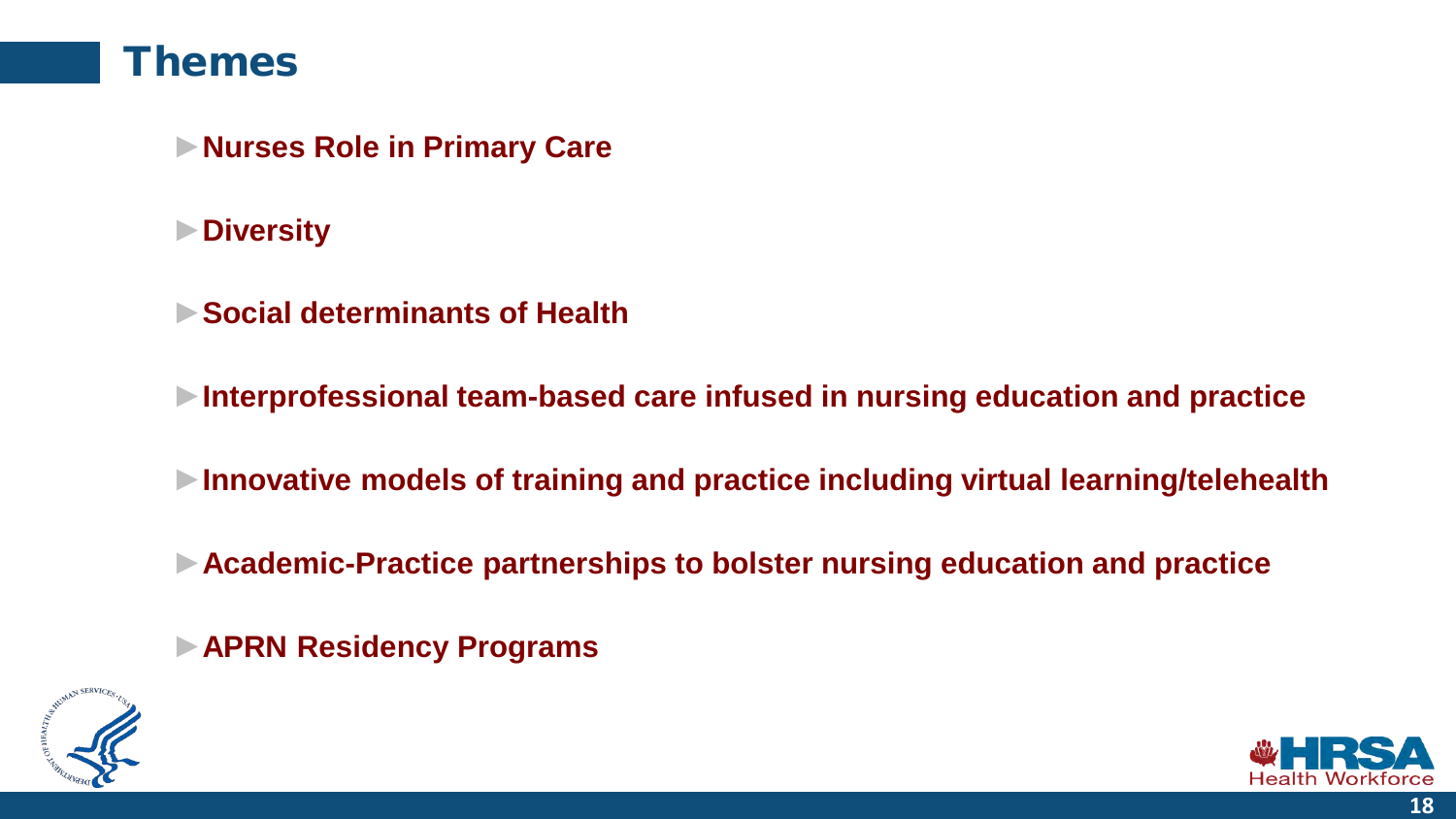





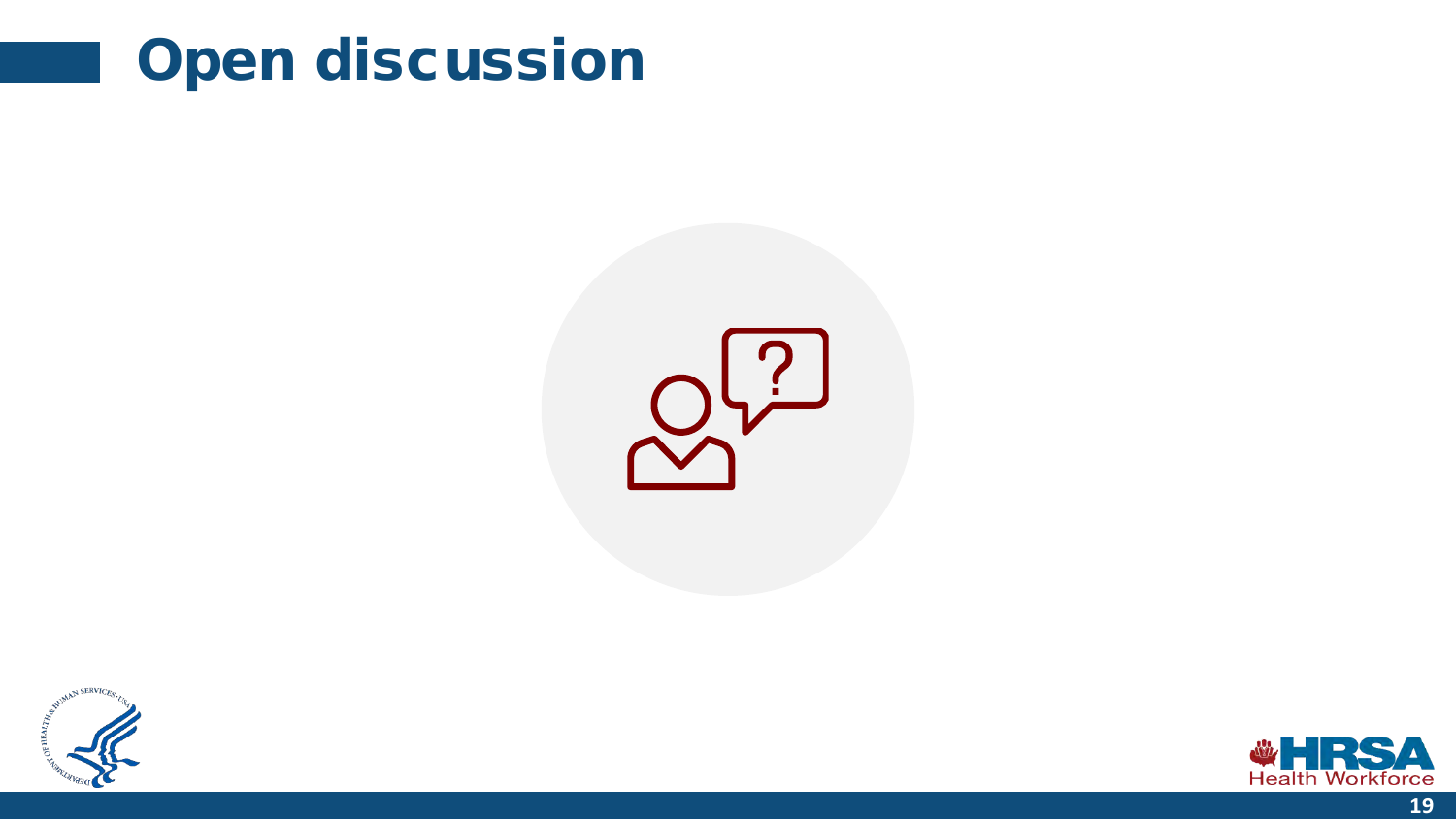

**Tara Spencer, MS, RN Chief, Nursing Education and Practice Branch Division of Nursing and Public Health [TSpencer@hrsa.gov](mailto:TSpencer@hrsa.gov)**

**Adanna Agbo, MPH, MSN, RN, PHNA-BC Chief, Advanced Nursing Education Branch Division of Nursing and Public Health [AAgbo@hrsa.gov](mailto:AAgbo@hrsa.gov)**





**:**